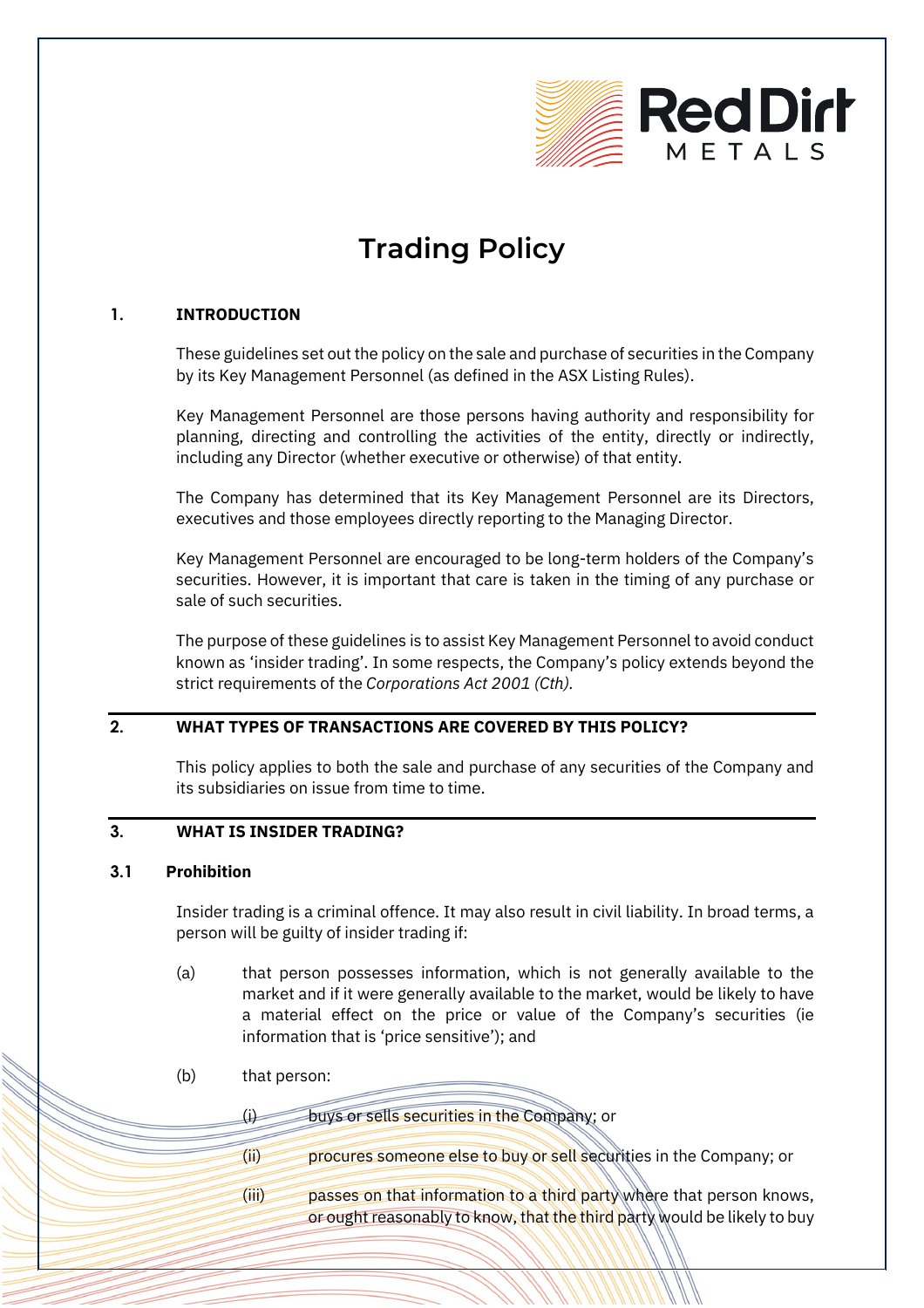or sell the securities or procure someone else to buy or sell the securities of the Company.

## **3.2 Examples**

To illustrate the prohibition described above, the following are possible examples of price sensitive information which, if made available to the market, may be likely to materially affect the price of the Company's securities:

- (a) the Company considering a major acquisition;
- (b) the threat of major litigation against the Company;
- (c) the Company's revenue and profit or loss results materially exceeding (or falling short of) the market's expectations;
- (d) a material change in debt, liquidity or cash flow;
- (e) a significant new development proposal (e.g. new product or technology);
- (f) the grant or loss of a major contract;
- (g) a management or business restructuring proposal;
- (h) a share issue proposal;
- (i) an agreement or option to acquire an interest in a mining tenement, or to enter into a joint venture or farm-in or farm-out arrangement in relation to a mining tenement; and
- (j) significant discoveries, exploration results, or changes in reserve/resource estimates from mining tenements in which the Company has an interest.

#### **3.3 Dealing through third parties**

The insider trading prohibition extends to dealings by individuals through nominees, agents or other associates, such as family members, family trusts and family companies (referred to as "**Associates**" in these guidelines).

#### **3.4 Information however obtained**

It does not matter how or where the person obtains the information – it does not have to be obtained from the Company to constitute inside information.

#### **3.5 Employee share schemes**

The prohibition does not apply to acquisitions of shares or options by employees made under employee share or option schemes, nor does it apply to the acquisition of shares as a result of the exercise of options under an employee option scheme. However, the prohibition does appty to the sale of shares acquired under an employee share scheme and also to the sale of shares acquired following the exercise of an option granted under an employee option scheme.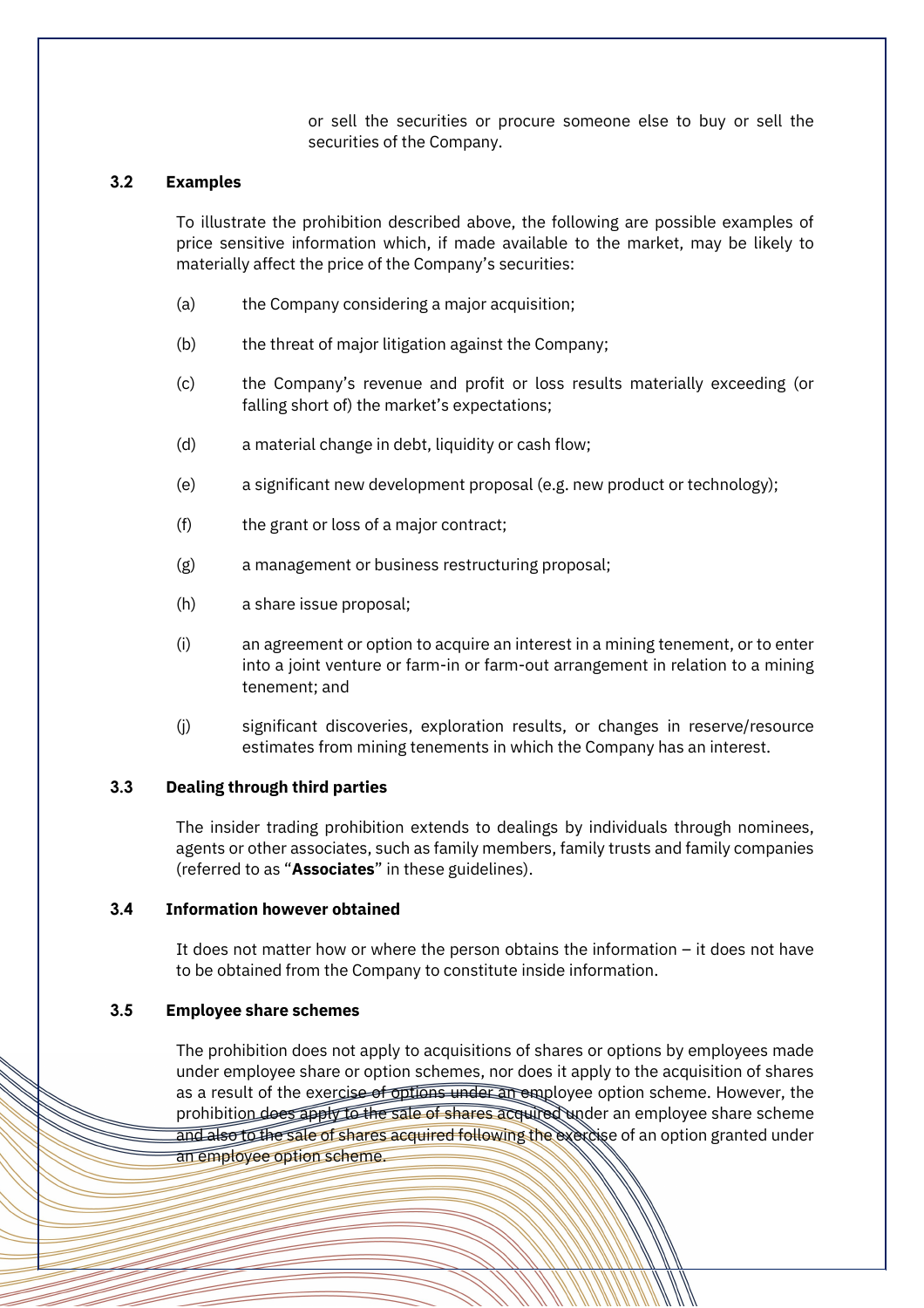#### **4. GUIDELINES FOR TRADING IN THE COMPANY'S SECURITIES**

## <span id="page-2-0"></span>**4.1 General rule**

Key Management Personnel must not, except in exceptional circumstances, deal in securities of the Company during the following periods:

- (a) two weeks prior to, and 48 hours after the release of the Company's Annual Report;
- (b) two weeks prior to, and 48 hours after the release of the Half Year Report of the Company; and
- (c) two weeks prior to, and 48 hours after the release of the Company's quarterly reports (if applicable),

#### (together the **Closed Periods**).

The Company may at its discretion vary this rule in relation to a particular Closed Period by general announcement to all Key Management Personnel either before or during the Closed Periods. However, if a Key Management Personnel is in possession of price sensitive information which is not generally available to the market, then he or she must not deal in the Company's securities at **any** time it is in possession of such information.

## **4.2 No short-term trading in the Company's securities**

Key Management Personnel should never engage in short-term trading of the Company's securities except for the exercise of options where the shares will be sold shortly thereafter.

#### **4.3 Securities in other companies**

Buying and selling securities of other companies with which the Company may be dealing is prohibited where an individual possesses information which is not generally available to the market and is 'price sensitive'. For example, where an individual is aware that the Company is about to sign a major agreement with another company, they should not buy securities in either the Company or the other company.

## **4.4 Exceptions**

- (a) Key Management Personnel may at any time:
	- (i) acquire ordinary shares in the Company by conversion of securities giving a right of conversion to ordinary shares;
	- (ii) acquire Company securities under a bonus issue made to all holders of securities of the same class;
	- (iii) acquire Company securities under a dividend reinvestment, or top-up plan that is available to all holders or securities of the same class;
	- (iv) acquire, or agree to acquire or exercise options under an employee incentive scheme (as that term is defined in the ASX Listing Rules);
	- withdraw ordinary shares in the Company held on behalf of the Key Management Personnel in an employee indentive scheme (as that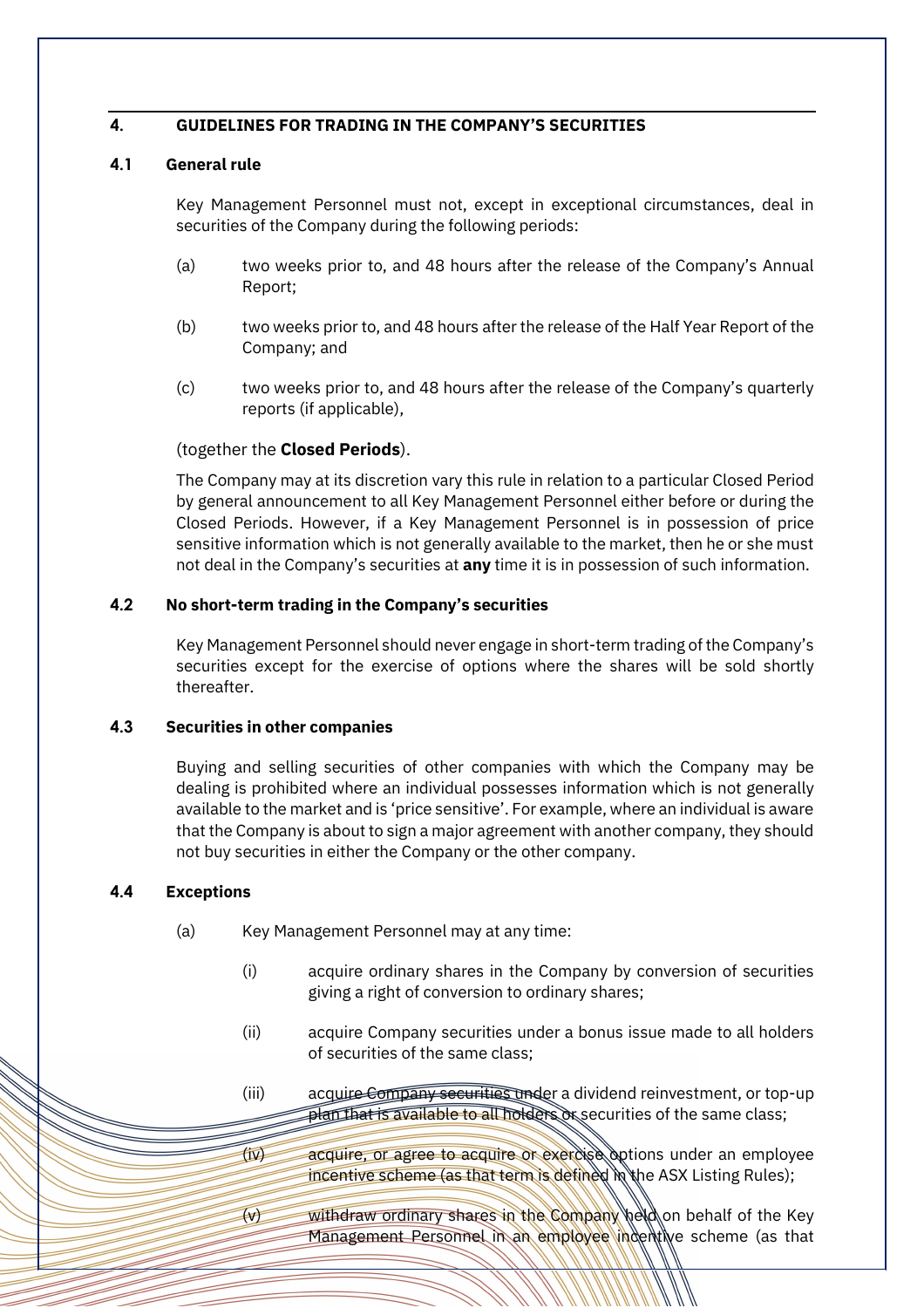term is defined in the ASX Listing Rules) where the withdrawal is permitted by the rules of that scheme;

- (vi) acquire ordinary shares in the Company as a result of the exercise of options held under an employee option scheme;
- (vii) transfer securities of the Company already held into a superannuation fund or other saving scheme in which the restricted person is a beneficiary;
- (viii) make an investment in, or trade in units of, a fund or other scheme (other than a scheme only investing in the securities of the Company) where the assets of the fund or other scheme are invested at the discretion of a third party;
- (ix) where a restricted person is a trustee, trade in the securities of the Company by that trust, provided the restricted person is not a beneficiary of the trust and any decision to trade during a prohibited period is taken by the other trustees or by the investment managers independently of the restricted person;
- (x) undertake to accept, or accept, a takeover offer;
- (xi) trade under an offer or invitation made to all or most of the security holders, such as a rights issue, a security purchase plan, a dividend or distribution reinvestment plan and an equal access buy-back, where the plan that determines the timing and structure of the offer has been approved by the Board. This includes decisions relating to whether or not to take up the entitlements and the sale of entitlements required to provide for the take up of the balance of entitlements under a renounceable pro rata issue;
- (xii) dispose of securities of the Company resulting from a secured lender exercising their rights, for example, under a margin lending arrangement;
- (xiii) exercise (but not sell securities following exercise) an option or a right under an employee incentive scheme, or convert a convertible security, where the final date for the exercise of the option or right, or the conversion of the security, falls during a prohibited period or the Company has had a number of consecutive prohibited periods and the restricted person could not reasonably have been expected to exercise it at a time when free to do so; or
- (xiv) trade under a non-discretionary trading plan for which prior written clearance has been provided in accordance with procedures set out in this Policy.

(b) In respect of any share or option plans adopted by the Company, it should be noted that it is not permissible to provide the exercise price of options by selling the shares acquired on the exercise of these options unless the sale of those shares occurs outside the periods specified in paragraph [4.1.](#page-2-0)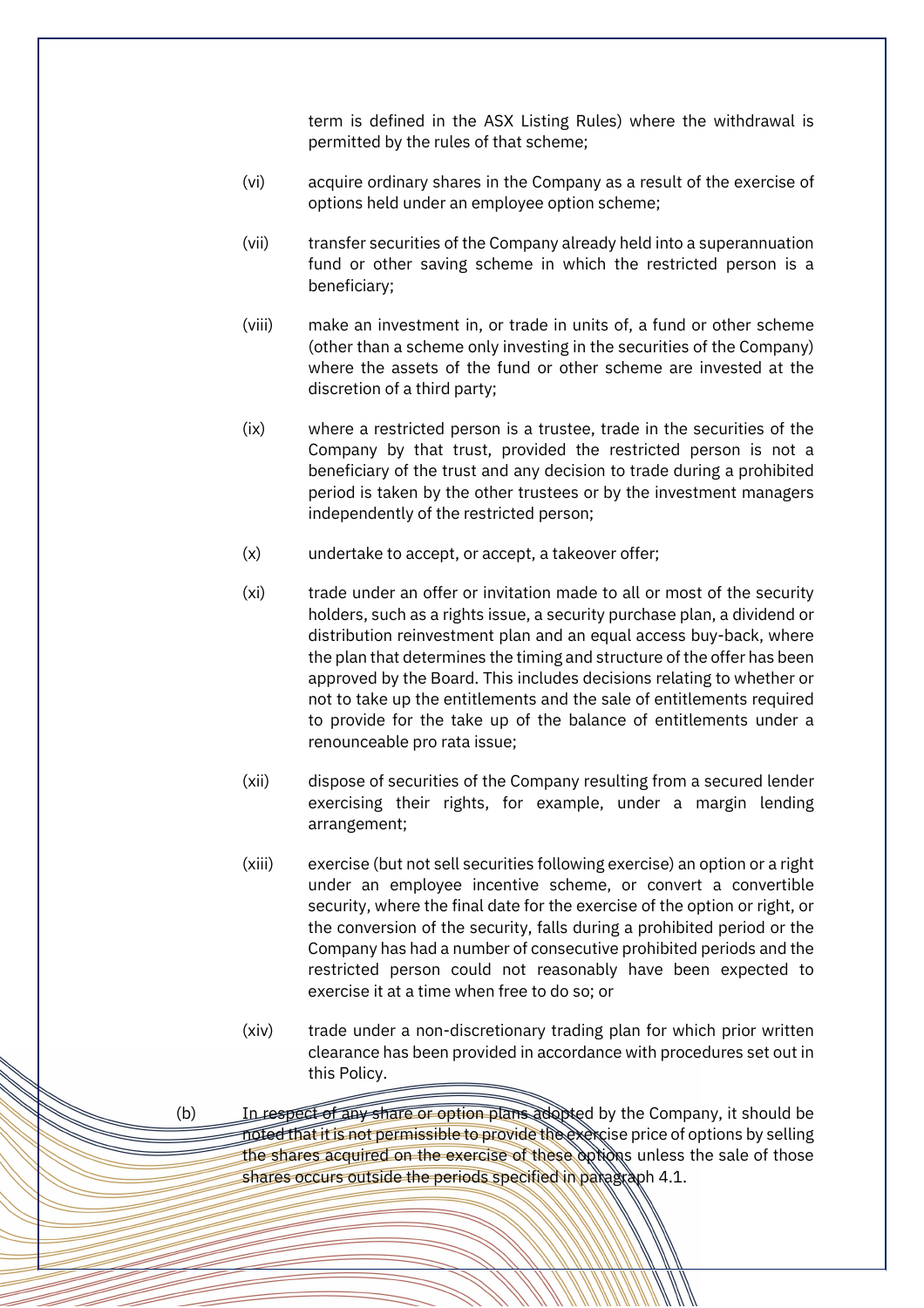Were this is to occur at a time when the person possessed inside information, then the sale of Company securities would be a breach of insider trading laws, even though the person's decision to sell was not influenced by the inside information that the person possessed and the person may not have made a profit on the sale. Where Company securities are provided to a lender as security by way of mortgage or charge, a sale that occurs under that mortgage or charge as a consequence of default would not breach insider trading laws.

#### **4.5 Notification of periods when Key Management Personnel are not permitted to trade**

The Company Secretary will endeavour to notify all Key Management Personnel of the times when they are not permitted to buy or sell the Company's securities as set out in paragraph [4.1.](#page-2-0)

#### **5. APPROVAL AND NOTIFICATION REQUIREMENTS**

#### <span id="page-4-0"></span>**5.1 Approval requirements**

- (a) Any Key Management Personnel (other than the Chairman of the Board) wishing to buy, sell or exercise rights in relation to the Company's securities must obtain the prior written approval of the Chairman of the Board or the Board before doing so.
- (b) If the Chairman of the Board wishes to buy, sell or exercise rights in relation to the Company's securities, the Chairman of the Board must obtain the prior approval of the Board before doing so.

#### <span id="page-4-1"></span>**5.2 Approvals to buy or sell securities**

- (c) All requests to buy or sell securities as referred to in paragrap[h 5.1](#page-4-0) must include the intended volume of securities to be purchased or sold and an estimated time frame for the sale or purchase.
- (d) Copies of written approvals must be forwarded to the Company Secretary prior to the approved purchase or sale transaction.

#### **5.3 Notification**

Subsequent to approval obtained in accordance with paragraphs [5.1](#page-4-0) and [5.2,](#page-4-1) any Key Management Personnel who (or through his or her Associates) buys, sells, or exercises rights in relation to Company securities **must** notify the Company Secretary in writing of the details of the transaction within two (2) business days of the transaction occurring. This notification obligation **operates at all times** and includes applications for acquisitions of shares or options by employees made under employee share or option schemes and also applies to the acquisition of shares as a result of the exercise of options under an employee option scheme.

#### **5.4 Key Management Personnel sales of securities**

Key Management Personnel need to be mindful of the market perception associated with any sale of Company securities and possibly the ability of the market to absorb the volume of shares being sold. With this in mind, the management of the sale of any significant volume of Company securities (ie a volume that would represent a volume in excess of 10% of the total securities held by the seller prior to the sale, or a volume to be sold that would be in excess of 10% of the average daily traded volume of the shares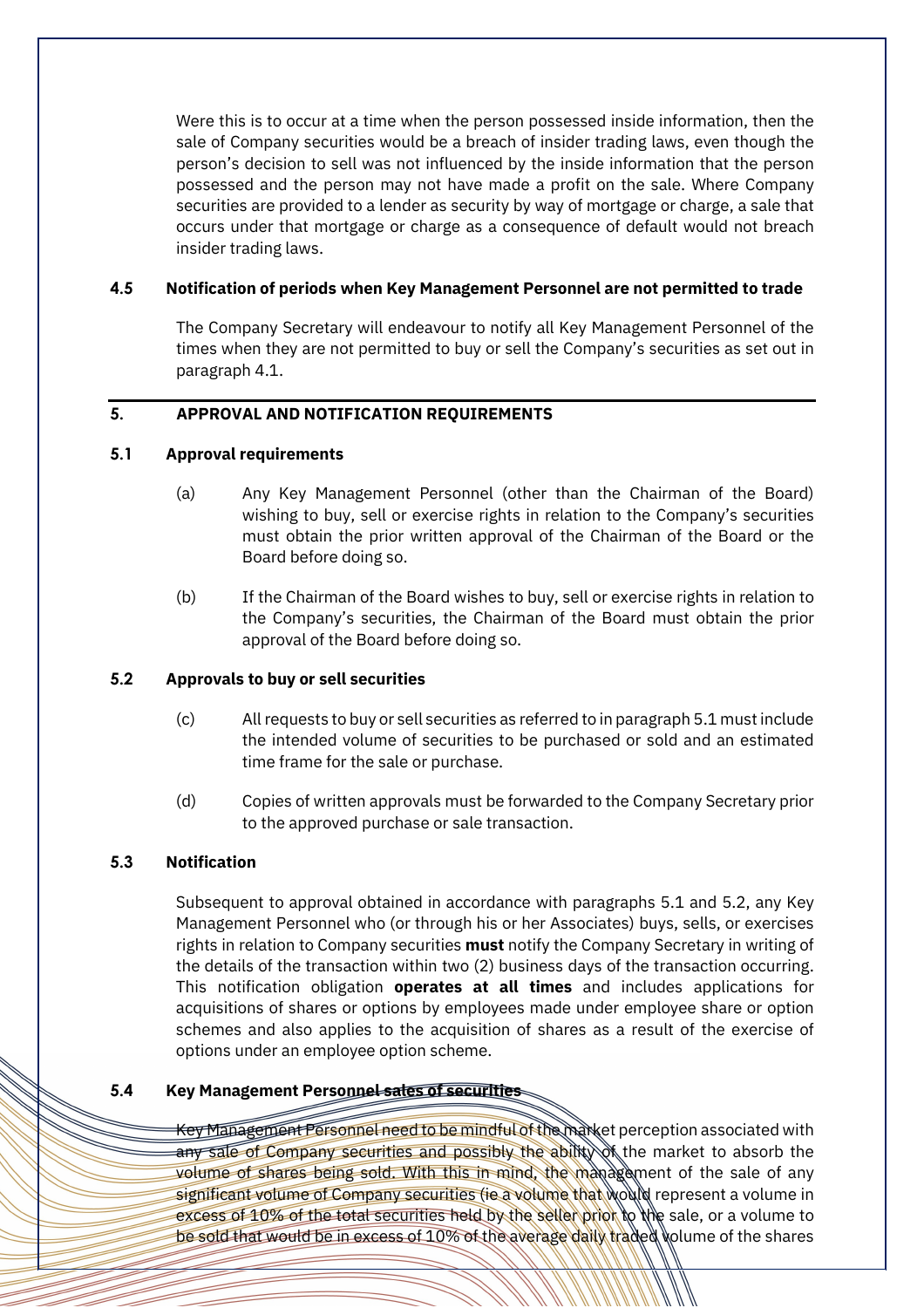of the Company on the ASX for the preceding 20 trading days) by a Key Management Personnel needs to be discussed with the Board and the Company's legal advisers prior to the execution of any sale. These discussions need to be documented in the form of a file note, to be retained by the Company Secretary.

#### **5.5 Exemption from Closed Periods restrictions due to exceptional circumstance**

Key Management Personnel who are not in possession of inside information in relation to the Company, may be given prior written clearance by the Managing Director (or in the case of the Managing Director, by all other members of the Board) to sell or otherwise dispose of Company securities in a Closed Period where the person is in severe financial hardship or where there are exceptional circumstances as set out in this policy.

#### **5.6 Severe financial hardship or exceptional circumstances**

The determination of whether a Key Management Personnel is in severe financial hardship will be made by the Managing Director (or in the case of the Managing Director, by all other members of the Board).

A financial hardship or exceptional circumstances determination can only be made by examining all of the facts and if necessary obtaining independent verification of the facts from banks, accountants or other like institutions.

## **5.7 Financial hardship**

Key Management Personnel may be in severe financial hardship if they have a pressing financial commitment that cannot be satisfied other than by selling the securities of the Company.

In the interests of an expedient and informed determination by the Managing Director (or all other members of the Board as the context requires), any application for an exemption allowing the sale of Company securities in a Closed Period based on financial hardship must be made in writing stating all of the facts and be accompanied by copies of relevant supporting documentation, including contact details of the person's accountant, bank and other such independent institutions (where applicable).

Any exemption, if issued, will be in writing and shall contain a specified time period during which the sale of securities can be made.

#### **5.8 Exceptional circumstances**

Exceptional circumstances may apply to the disposal of Company securities by a Key Management Personnel if the person is required by a court order or a court enforceable undertaking (for example in a bona fide family settlement), to transfer or sell securities of the Company, or there is some other overriding legal or regulatory requirement to do so.

Any application for an exemption allowing the sale of Company securities in a Closed Period based on exceptional circumstances must be made in writing and be accompanied by relevant court and/or supporting legal documentation (where applicable).

Any exemption, if issued, will be in writing and shall contain a specified time period during which the sale of securities can be made.